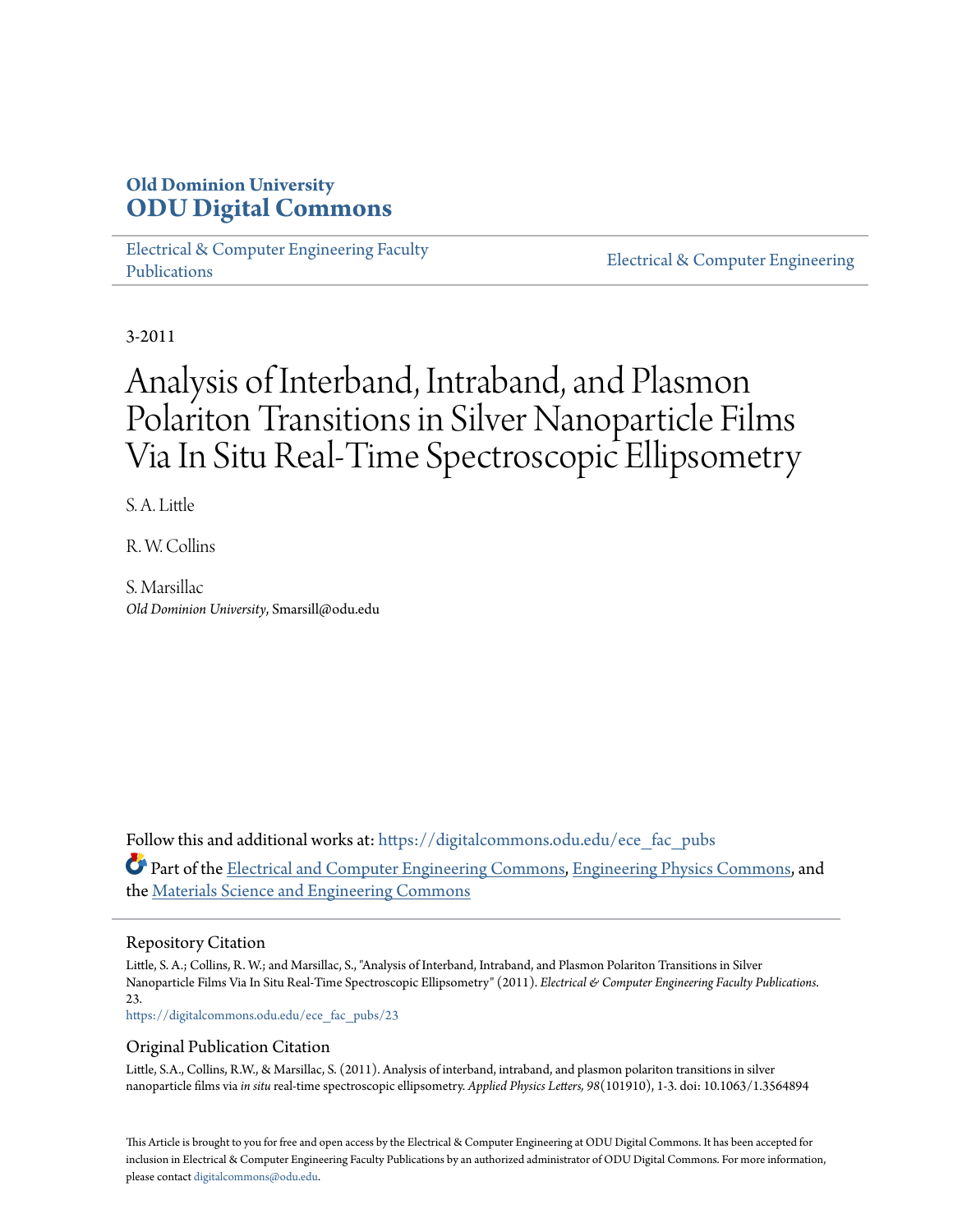



## **Analysis of interband, intraband, and plasmon polariton transitions in silver nanoparticle films via in situ real-time spectroscopic ellipsometry**

[S. A. Little,](http://scitation.aip.org/search?value1=S.+A.+Little&option1=author) [R. W. Collins](http://scitation.aip.org/search?value1=R.+W.+Collins&option1=author), and [S. Marsillac](http://scitation.aip.org/search?value1=S.+Marsillac&option1=author)

Citation: [Applied Physics Letters](http://scitation.aip.org/content/aip/journal/apl?ver=pdfcov) **98**, 101910 (2011); doi: 10.1063/1.3564894 View online: <http://dx.doi.org/10.1063/1.3564894> View Table of Contents:<http://scitation.aip.org/content/aip/journal/apl/98/10?ver=pdfcov> Published by the [AIP Publishing](http://scitation.aip.org/content/aip?ver=pdfcov)

**Articles you may be interested in**

[Growth analysis of \(Ag,Cu\)InSe2 thin films via real time spectroscopic ellipsometry](http://scitation.aip.org/content/aip/journal/apl/101/23/10.1063/1.4769902?ver=pdfcov) Appl. Phys. Lett. **101**, 231910 (2012); 10.1063/1.4769902

[Optical detection of melting point depression for silver nanoparticles via in situ real time spectroscopic](http://scitation.aip.org/content/aip/journal/apl/100/5/10.1063/1.3681367?ver=pdfcov) [ellipsometry](http://scitation.aip.org/content/aip/journal/apl/100/5/10.1063/1.3681367?ver=pdfcov)

Appl. Phys. Lett. **100**, 051107 (2012); 10.1063/1.3681367

[Electronic and structural properties of molybdenum thin films as determined by real-time spectroscopic](http://scitation.aip.org/content/aip/journal/apl/94/14/10.1063/1.3117222?ver=pdfcov) [ellipsometry](http://scitation.aip.org/content/aip/journal/apl/94/14/10.1063/1.3117222?ver=pdfcov) Appl. Phys. Lett. **94**, 141908 (2009); 10.1063/1.3117222

[Thermal sintering of solution-deposited nanoparticle silver ink films characterized by spectroscopic](http://scitation.aip.org/content/aip/journal/apl/93/23/10.1063/1.3043583?ver=pdfcov) [ellipsometry](http://scitation.aip.org/content/aip/journal/apl/93/23/10.1063/1.3043583?ver=pdfcov)

Appl. Phys. Lett. **93**, 234104 (2008); 10.1063/1.3043583

[Real-time plasmon resonance tuning of liquid Ga nanoparticles by in situ spectroscopic ellipsometry](http://scitation.aip.org/content/aip/journal/apl/90/10/10.1063/1.2712508?ver=pdfcov) Appl. Phys. Lett. **90**, 103119 (2007); 10.1063/1.2712508

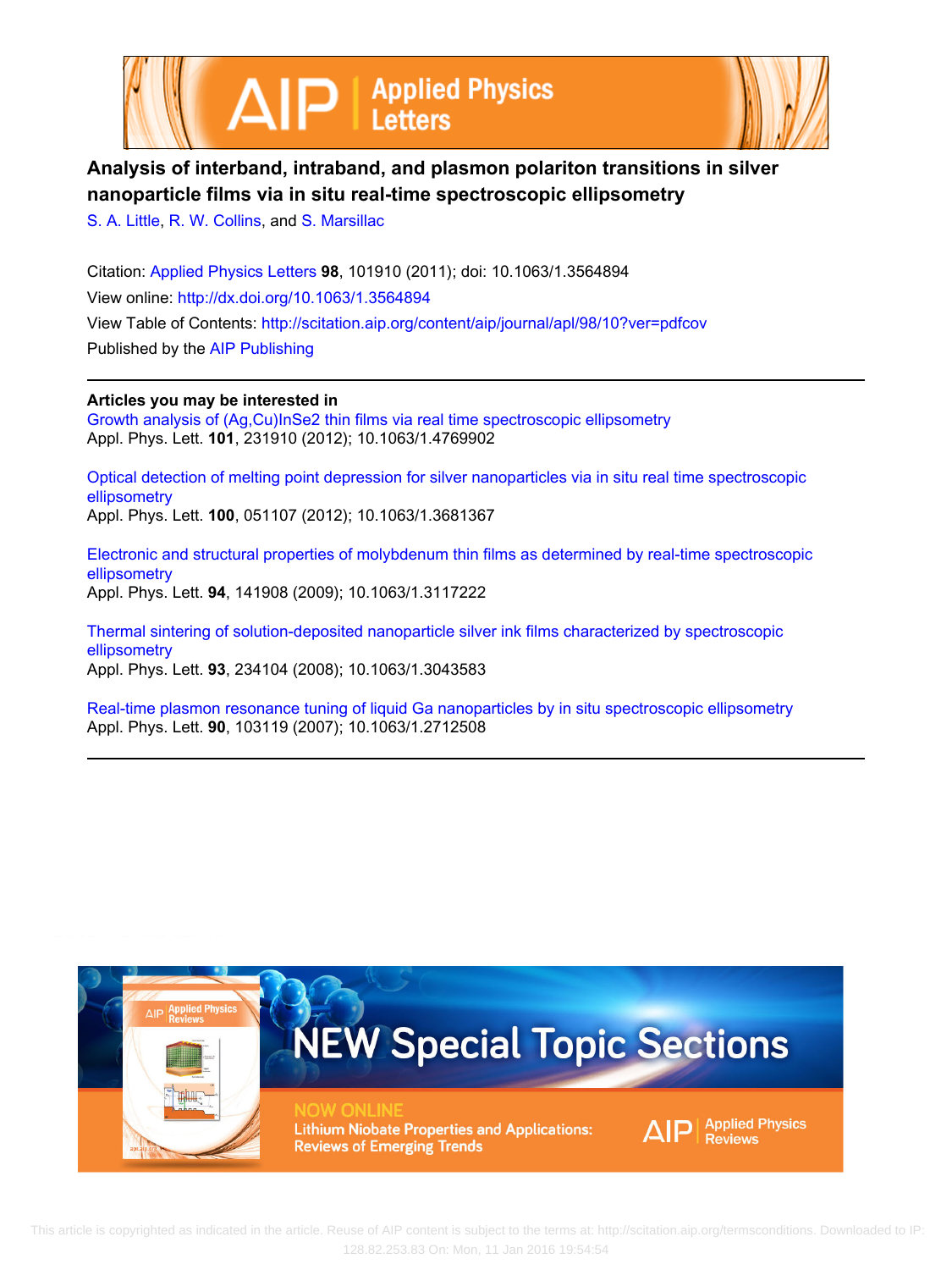## **[Analysis of interband, intraband, and plasmon polariton transitions in](http://dx.doi.org/10.1063/1.3564894) silver nanoparticle films via** *in situ* **[real-time spectroscopic ellipsometry](http://dx.doi.org/10.1063/1.3564894)**

S. A. Little, R. W. Collins, and S. Marsillac<sup>a)</sup>

*Center for Photovoltaics Innovation and Commercialization (PVIC), University of Toledo, Toledo, Ohio 43606, USA*

(Received 10 September 2010; accepted 20 February 2011; published online 10 March 2011)

The dielectric function of Ag nanoparticle films, deduced from an analysis of *in situ* real-time spectroscopic ellipsometry (RTSE) measurements, is found to evolve with time during deposition in close consistency with the film structure, deduced in the same RTSE analysis. In the nucleation regime, the intraband dielectric function component is absent and plasmon polariton behavior dominates. Only at nuclei contact, does the intraband amplitude appear, increasing above zero. Both intraband and plasmon amplitudes coexist during surface smoothening associated with coalescence. The intraband relaxation time increases rapidly after surface smoothening is complete, also in consistency with the thin film structural evolution. © *2011 American Institute of Physics*. doi[:10.1063/1.3564894](http://dx.doi.org/10.1063/1.3564894)

Resonant oscillations associated with conduction electrons in metal thin films, known collectively as surface plasmons, can couple to incident electromagnetic waves when surface structures such as roughness protrusions, gratings, or nanoparticles exist.<sup>1</sup> Resonance characteristics depend on electrodynamic interactions with the electrons, the surrounding polarizable media, and the relationship of the optical wavelength to the Fourier spectrum of the metallic surface profile. Thus, surface engineering permits tunable optical properties[.2](#page-4-1) Devices utilizing such technology include sensors for biological materials $3$  and those based on surface enhanced Raman spectroscopy.<sup>4</sup> Back contact reflectors in thin film solar cells also exhibit surface plasmonic effects that influence their performance.<sup>5</sup>

The first *in situ* real time spectroscopic ellipsometry (RTSE) studies of metal film nucleation and growth focused on Al and Ag films.<sup>6[,7](#page-4-6)</sup> More recently, Oates *et al.*<sup>[8](#page-4-7)</sup> have studied the growth of Ag *in situ* over the photon energy range of 1.25–3.33 eV. In the present article, RTSE measurements spanning the range of 0.75–6.50 eV are described in detail for a Ag nanoparticle film. This broader spectral range enables a separation among the contributions due to intraband transitions at low energies, nanoparticle plasmon polariton transitions at intermediate energies, and interband transitions at high energies. It also enables the determination of thicknesses associated with the nucleating nanoparticle layer, the coalesced bulk layer, and its overlying surface roughness layer, which can then be correlated with the behavior of the dielectric function components associated with the nucleating and bulk layers.

Thin film Ag was deposited by dc magnetron sputtering onto a Si (100) wafer with a 39 nm thermal oxide using a Ag target (99.99%) in high purity Ar (99.998%). The substrate was held at room temperature, and an Ar pressure of 4 mTorr and a target power of 10 W were maintained. RTSE data were acquired *in situ* during film growth using a rotatingcompensator multichannel ellipsometer with a photon energy range of 0.75–6.50 eV and a 65° incidence angle. Pairs of

 $(\Psi, \Delta)$  spectra were collected with a 3 s acquisition time. The optical model, including thicknesses of a bulk layer,  $d<sub>b</sub>$ , and a surface roughness (or nucleating) layer,  $d_s$ , along with the fully characterized substrate, was used in fits to real time  $(\Psi, \Delta)$  spectra by least-squares regression. The dielectric functions of the nucleating and bulk layers were parameterized whereas that of the surface roughness layer was determined from the Bruggeman effective medium theory (EMT) as a 0.5/0.5 volume fraction mixture of underlying bulk layer material and void.<sup>9</sup>

<span id="page-2-2"></span>The imaginary parts,  $\varepsilon_2$ , of the dielectric functions for selected deposition times are shown in Fig. [1.](#page-2-1) Three spectral regions can be parameterized through the following equation:

$$
\varepsilon(E) = \varepsilon_{\infty} + \frac{-A_D^2}{E^2 + i\Gamma_D E} + \frac{A_L^2}{E_L^2 - E^2 - i\Gamma_L E} + G(E),\qquad(1)
$$

<span id="page-2-1"></span>where



FIG. 1. (Color online) Imaginary part of the complex dielectric function  $\varepsilon_2$ plotted as a function of photon energy for bulk Ag and for Ag obtained at selected deposition times.

<span id="page-2-0"></span>a)Author to whom correspondence should be addressed. Electronic mail: sylvain.marsillac@utoledo.edu.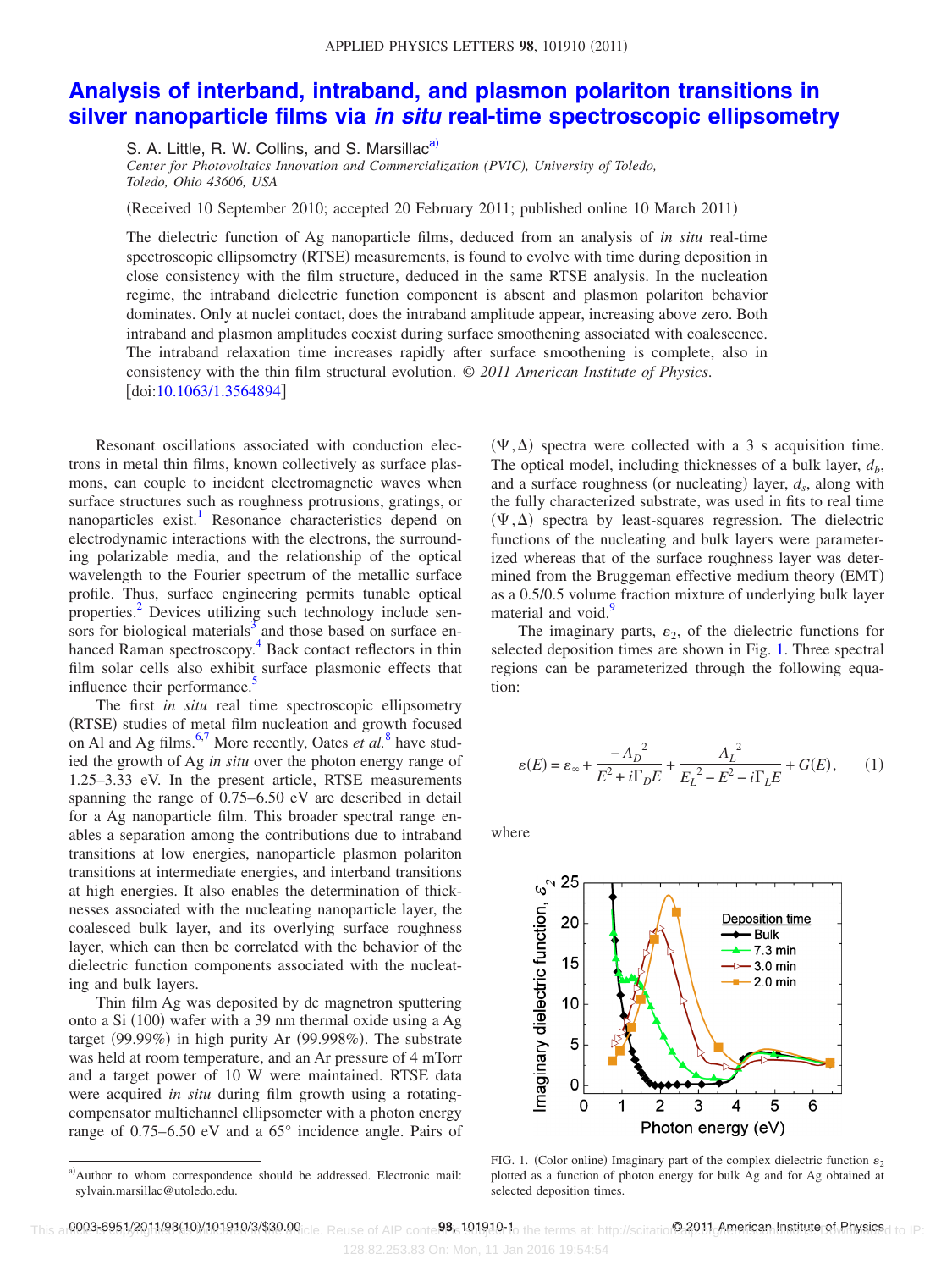<span id="page-3-1"></span>

<span id="page-3-0"></span>FIG. 2. (Color online) (a) Layer thicknesses and amplitudes of Drude and Lorentz components and (b) relaxation times for the intraband (Drude), nanoparticle plasmon polariton (Lorentz), and interband transitions as functions of the deposition time for a Ag thin film from nucleation though coalescence to bulk film growth.

$$
G(E) = A_G(\Gamma_G/2)^{-\mu} [e^{i\phi} (E_G - E - i\Gamma_G/2)^{\mu} + e^{-i\phi} (E_G + E + i\Gamma_G/2)^{\mu}].
$$
\n(2)

At low energies, the rapid decrease in  $\varepsilon_2$  with increasing photon energy observed at longer deposition times is attributed to free electron or intraband transitions and was fit using a Drude expression in Eq.  $(1)$  $(1)$  $(1)$  with amplitude  $A_D$  and broadening  $\Gamma_D$  as adjustable parameters. In the midrange energies, a well-defined peak is observed for all times in Fig. [1,](#page-2-1) which shifts to lower energies with increasing time and merges with the intraband transitions. This peak is associated with nanoparticle plasmon polariton transitions and is modeled using a Lorentz oscillator expression in Eq.  $(1)$  $(1)$  $(1)$  with amplitude  $A_L$ , resonance energy  $E_L$ , and broadening  $\Gamma_L$ , as adjustable parameters.<sup>7</sup> At high energies, the absorption step observed for all times is attributed to the onset of interband transitions originating from the d-bands and was modeled using the more general critical point oscillator expression provided in Eq.  $(2)$  $(2)$  $(2)$ .<sup>[10](#page-4-9)[,11](#page-4-10)</sup> The free parameters in this case include the amplitude  $A_G$ , band gap energy  $E_G$ , broadening  $\Gamma_G$ , phase  $\phi$ , and exponent  $\mu$ .

Figure  $2(a)$  $2(a)$  shows the evolution of the nucleating, bulk, and surface roughness layer thicknesses with time. Three stages are clearly identified in the growth process. $6,12$  $6,12$  In the first stage after opening the shutter  $(t=0 \text{ min})$ , the Ag film nucleates following a Volmer–Weber growth mode, evidenced by an abrupt increase in  $d<sub>s</sub>$  with no detectable increase in  $d<sub>b</sub>$ . In the second stage starting at  $t=2$  min, the enlarging nanoparticle nuclei have made contact and generate a well-defined  $d_b$  value (i.e., greater than a monolayer in thickness). In this stage, the nucleating layer is replaced by a top-most surface roughness layer whose thickness is found to decrease rapidly with bulk layer thickness as the nuclei coalesce into  $d_b$ . As a result, the  $d_b$  growth rate is larger during  $coalescence than in steady state. In the third stage ( $t$$  $\tau$ his ari $\gtrsim$ 5 min),  $d_0$  has saturated at a nearly constant value while

 $d<sub>b</sub>$  grows at a constant steady-state rate until the shutter is closed. The final film thickness from RTSE agrees well (to within  $10\%$ ) with that from profilometry. The root mean square surface roughness thickness,  $d_{AFM}$ , measured from tapping mode atomic force microscopy (AFM) at the end of the deposition was  $\sim$  1 nm, which compares with the final RTSE value of  $d_s = 1.6$  nm. This yields the relationship  $d_s$  $\sim$  1.6 $d$ <sub>AFM</sub>, which is close to that observed for silicon thin films.

Also shown in Fig.  $2(a)$  $2(a)$  is the Drude component amplitude  $A_D$  and Lorentz oscillator amplitude  $A_L$  as functions of time for comparison with the structural evolution. At the deposition onset,  $A_L$  increases as the nucleating layer thickness increases due to the increase in the volume fraction of nanoparticles. During this first stage,  $A<sub>D</sub>$  is not detectable due to the absence of pathways for free electron conduction in the nucleating film. At the vertical dashed line  $(t=2 \text{ min})$ , however,  $A_L$  reaches its maximum just as  $A_D$  increases above zero. Thus, the vertical dashed line denotes the onset of conducting electron behavior, which simultaneously corresponds to the onset of a well-defined  $d_b$  value in a two-layer analysis. Similarly, the decrease in the Lorentz oscillator amplitude at the onset of  $A<sub>D</sub>$  indicates that the nanoparticles that confine electrons are integrated into the conducting film structure. Thus, this stage is associated with coalescence which simultaneously corresponds to surface smoothening as seen in  $d_s$  from Fig. [2](#page-3-1)(a). This close correspondence between the structural and optical properties provides support for the validity of the overall analysis, which uses the Bruggeman EMT to determine the optical properties of the surface roughness layer, as distinct from the bulk layer, in a twolayer model.

Although there is excellent overall consistency between the sets of properties, it is interesting that a nonzero  $A_L$  value is observed even after the surface has completely smoothened. Furthermore, the Drude amplitude  $A_D$  just after complete smoothening is considerably lower than the value obtained in the thick film limit (9 eV). A likely explanation of both effects is incomplete coalescence of crystallites and trapping of void structures within the bulk layer at the substrate interface. The trapped structure and associated plasmon feature at the substrate interface are no longer observed when the overlying film becomes opaque at the resonance energy, as occurs for  $d_b$  >10 nm. Consistent with this interpretation,  $A_D$  approaches the expected bulk value for  $d_b$  $10$  nm, indicating a higher density in the thick film limit than in the near-interface bulk layer.

The relaxation times calculated on the basis of the relation  $\tau = \hbar / \Gamma$  for different dielectric function contributions are plotted as a function of deposition time in Fig.  $2(b)$  $2(b)$ . The relaxation time of the Lorentz oscillator  $\tau_L$  corresponds to the mean free time between collisions for the electrons confined within the nanoparticles. As can be observed in Fig.  $2(b)$  $2(b)$ ,  $\tau_L$  is essentially constant within the range of 0.25–0.3 fs as a function of time, even as the thickness associated with the nuclei increases from 7.5 to 12.5 nm. This increase in nucleating layer thickness reflects an increase in the size of the nanoparticles as observed directly from AFM. As a result, it is concluded that the relaxation time is limited, not by scattering from nanoparticle surfaces but rather by scattering from defects, e.g., crystallite boundaries, internal to the This aricle imin), d has saturated at a nearly constant value while subjeanoparticles; otherwise the relaxation time would increased to IP: